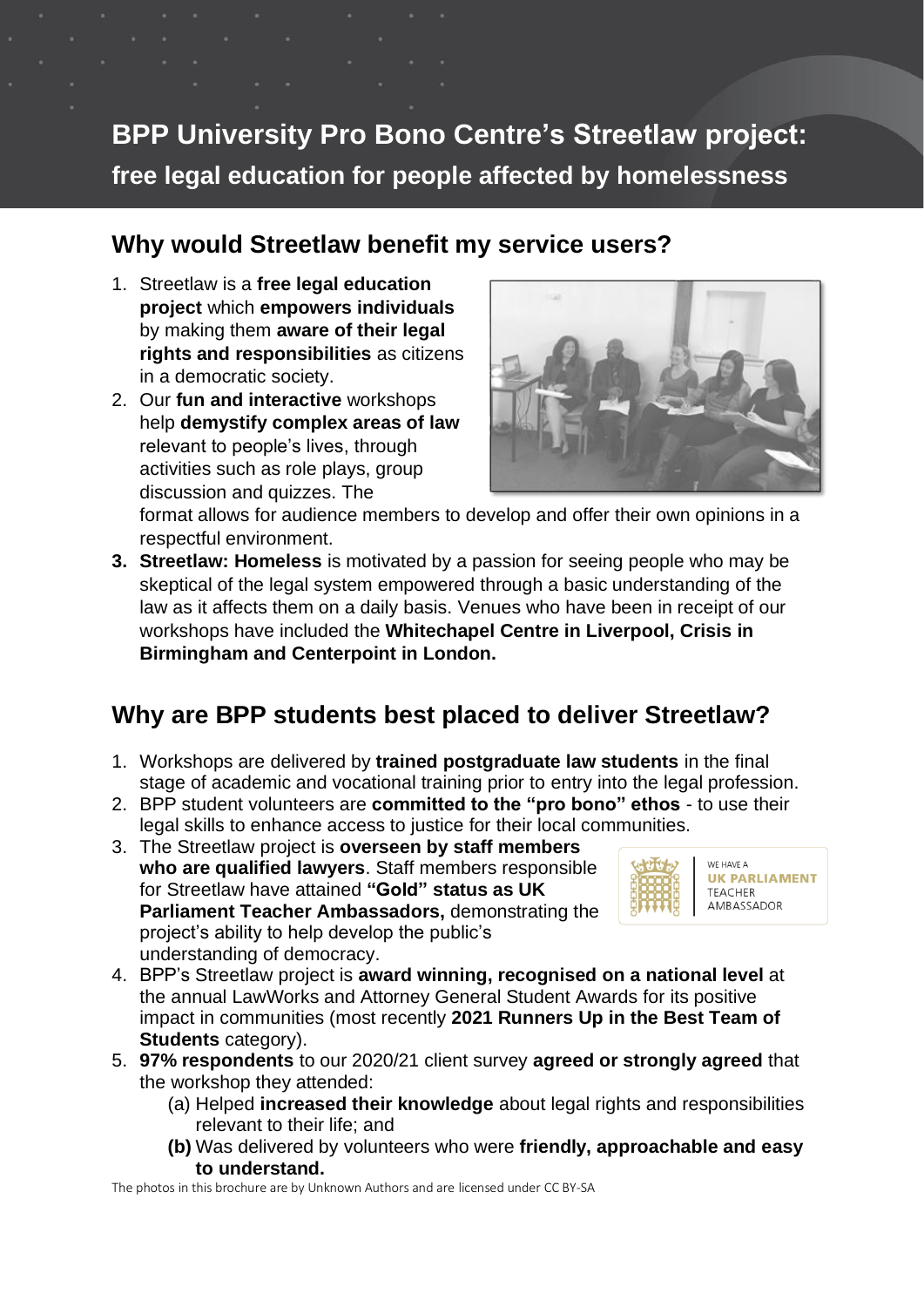### **How does Streetlaw work?**

- Streetlaw workshops are **available for delivery** by a group of trained student volunteers either:
	- **(i) in person at your venue; or**
	- (ii) **online** with either:



- (a) individual access to devices (e.g. computer; smartphone); or (b) group access to a shared device (utilising a venue staff member as facilitator).
- Workshops **usually last 45 – 90 minutes** to fit into your timetable.
- All we require from you is that a **member of your staff is present** during the workshop.
- **Face to face delivery** is **only available** in locations commutable from city centres where BPP University Law Schools are based: **Birmingham; Bristol; Manchester; Leeds; London (Holborn & Waterloo)**
- **Online workshops** for all other clients are delivered via **Microsoft Teams** meetings. There is no requirement for you to download specific software onto your device to participate.
- To facilitate requests (provided clients have access to technology) we may also recommend online provision for locally based clients due to e.g. volume or timing of workshops requested.

## **What Streetlaw workshops are available?**

These are our most regularly requested topics by charities supporting people affected by homelessness (others are available). A synopsis of any topic is available upon request.

| Common Landlord &<br><b>Tenant Disputes</b> | Earning money on the streets      | Knife Crime     |
|---------------------------------------------|-----------------------------------|-----------------|
| <b>Discrimination</b>                       | Employment rights: the basics     | Sex working     |
| <b>Disclosing Convictions</b>               | Having Contact with Your Children | Stop and Search |

## **A quick word about the remit of the Streetlaw service**

Streetlaw workshops aim to empower individuals with general knowledge about their rights. Knowledge is a powerful tool. Student volunteers are not permitted (and do not have the professional qualifications yet) to give specific legal advice to audience members about their personal circumstances. They *are* able to signpost audience members to potential sources of help.